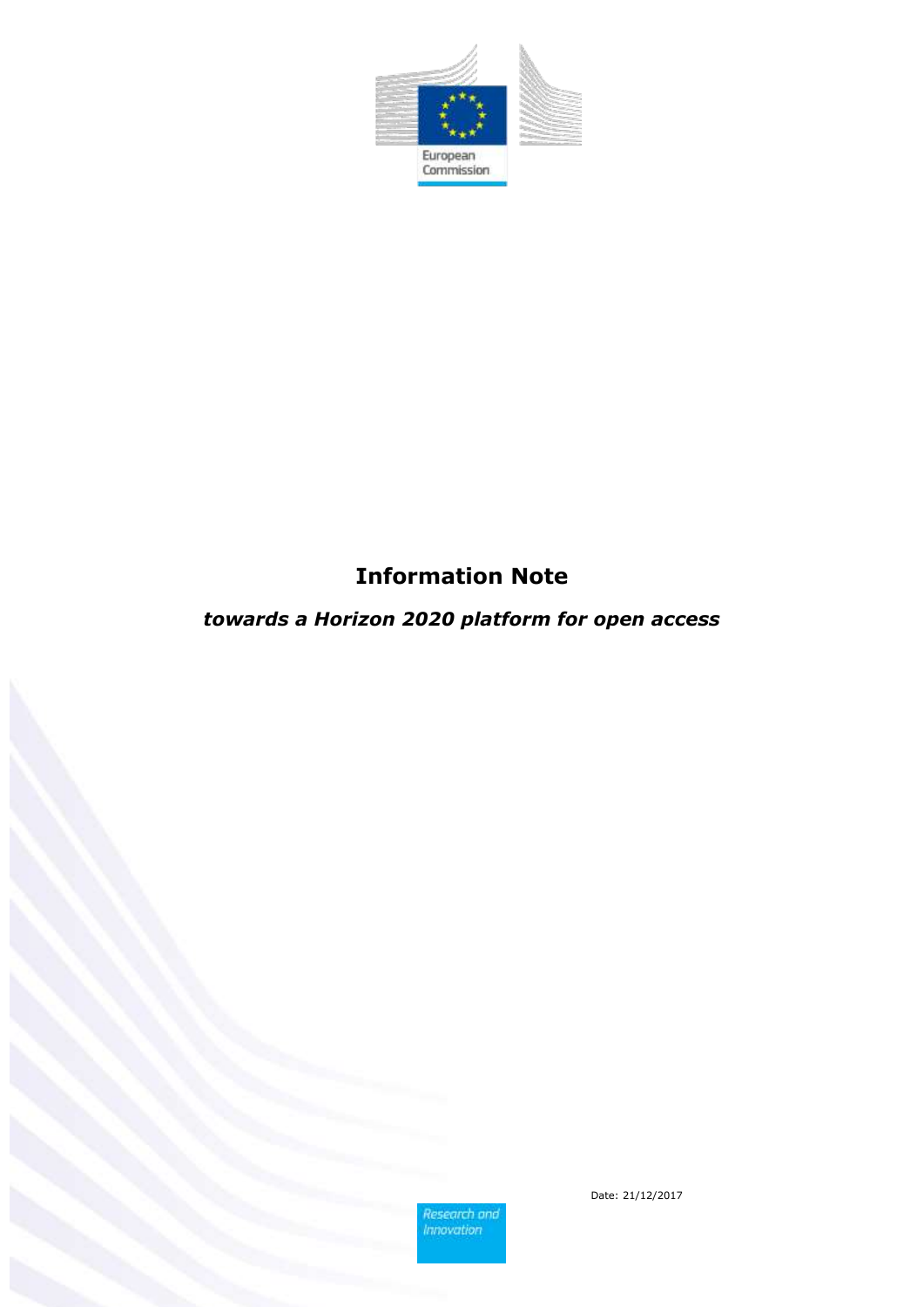## **O. Main points**

The Commission proposes to fund a European Commission Open Research Publishing Platform ('the platform') The main aim of the platform is to offer Horizon 2020 beneficiaries a free and fast publication possibility for peer reviewed articles as well as pre-prints resulting from Horizon 2020 funding.

The platform will complement the current policy in Horizon 2020 – where open access to publication is mandatory – in order to balance obligations with incentives. The platform will be free to use for Horizon 2020 grantees at the point of delivery (the costs being fully covered by the proposed public procurement) and operate on a strictly voluntary basis. Furthermore, the platform will explore many features not found in traditional journals: not only open access but also open peer review, next generation metrics, and access to preprints; all of these are important components of Open Science (and part of the 2016 Amsterdam Call for Action).

To implement such a demand –driven platform we need a robust service, *on par* with the highest quality standards of scientific publishing; this can only be provided by outsourcing the implementation of the platform through a fully transparent public procurement process, allowing any entity to apply. Such an action has therefore been included in the Work Programme 2018.<sup>1</sup> Over a duration of 4 years a maximum of 6.4 million  $\epsilon$  are foreseen for this action.

Through this action the Commission builds on and further develops the best practice example of other funders, such as the Wellcome Trust and the Bill & Melinda Gates Foundation.

## **1. Description of the Action**

In May 2016 the Competitiveness Council called for full open access to scientific publications in Europe by 2020 and *inter alia* concluded that other specific actions could be taken to move towards facilitating greater access to publicly funded scientific publications. The action described in the tender specifications intended to be launched in early 2018 is thus a direct follow up of the Council Conclusions of May 2016.

In essence, the Commission proposes to fund the European Commission Open Research Publishing Platform ('the Platform') for Horizon 2020 beneficiaries to assist them in complying with the Horizon 2020 open access mandate, and to increase the uptake of open access peer reviewed publications in Horizon 2020.<sup>2</sup> This would come *additionally* to the currently existing options to fulfil the open access obligations in Horizon 2020.<sup>3</sup> Providing beneficiaries with a larger number of options for achieving open access will not only bring higher compliance rates but also increase the acceptance of the H2020 open access mandate since it will give more flexibility to researchers, allowing them to choose the open access route most appropriate for their discipline and/or national context.

The primary objectives of the Platform are to:

1

<sup>1</sup> Under Work Programme 18. *Dissemination, Exploitation and Evaluation, item 8, page 12. Available at* [http://ec.europa.eu/research/participants/data/ref/h2020/wp/2018-2020/main/h2020-wp1820](http://ec.europa.eu/research/participants/data/ref/h2020/wp/2018-2020/main/h2020-wp1820-comm-diss_en.pdf) [comm-diss\\_en.pdf](http://ec.europa.eu/research/participants/data/ref/h2020/wp/2018-2020/main/h2020-wp1820-comm-diss_en.pdf)

 $2$  In Horizon 2020 an early analysis (summer 2016) showed that 60-68% of scientific publications produced were open access.

<sup>&</sup>lt;sup>3</sup> See the Open Access guidelines at http://ec.europa.eu/research/participants/docs/h2020-fundingguide/cross-cutting-issues/open-access-dissemination\_en.htm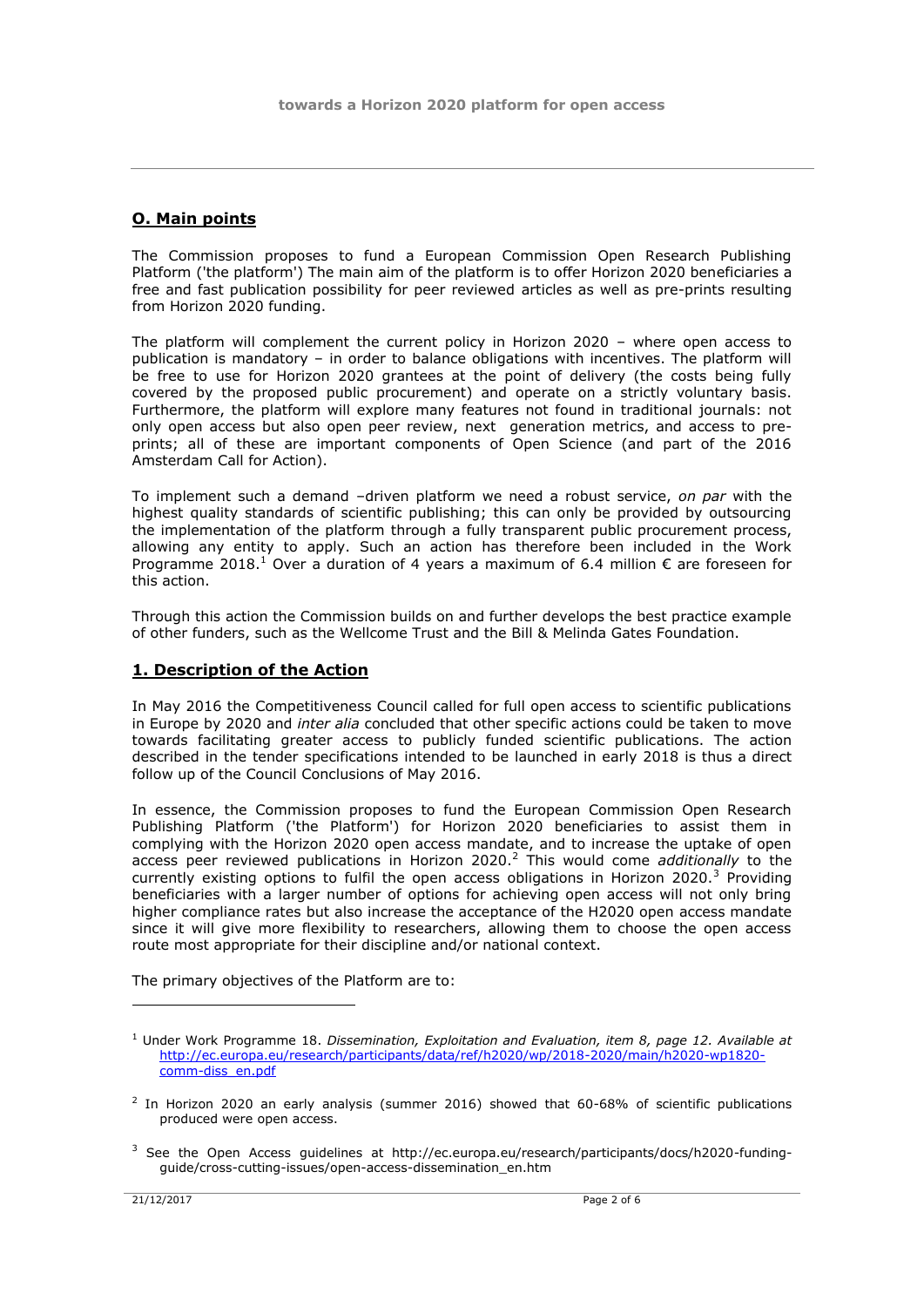- 1. Offer a **reliable, easy** and **fast open access** publishing venue, which is **free** to Horizon 2020 grantees at the point of delivery (the costs being fully covered by this tender) $4$ , thus providing them with another option to fulfil the open access obligations in Horizon 2020.
- 2. Reinforce the position of the Commission as **leading by example in operationalising open science** through Horizon 2020, by providing not only open access but also a form of open peer review, pre-prints support and innovative ('alternative') metrics services as part of the Platform.
- 3. Contribute to **a more diversified and competitive open access publishing market**, by being fully transparent as regards the costs and cost allocation.

The success of the platform will primarily depend on the *quality* of the scientific publication service provided. An analysis of the tools available to the Commission to implement such a platform concluded that a robust service, *on par* with the highest quality standards of scientific publishing can only be provided by outsourcing the implementation of the platform through a fully transparent public procurement process. Such an action has therefore been included in the Work Programme 2018.

The contract will run for an initial duration of 4 (four) years. There will be one contractor (or a consortium led by one contractor with or without subcontractors) who will be awarded a framework contract through a fully transparent public procurement procedure and who will execute the tasks according to the specific contracts which will be signed thereafter. The tasks cover all the aspects related to the platform:

- (i) its technical IT implementation
- (ii) the management of the publication process and
- (iii) communication, take-up and sustainability.

The contractor will be required to commit to a minimum number of pre-prints and articles to be published during the four years of the contract (to be defined in the Tender Specifications). Furthermore, the contractor is responsible for ensuring uptake of the Platform through ongoing communications activities as well as developing a plan for sustainability of the service beyond the initial funding period. From its side, the European Commission will support the tenderer in its communication activities.

1

<sup>4</sup> The Platform thus addresses criticism of current Horizon 2020 policy, in which gold open access needs to be financed from within the grant.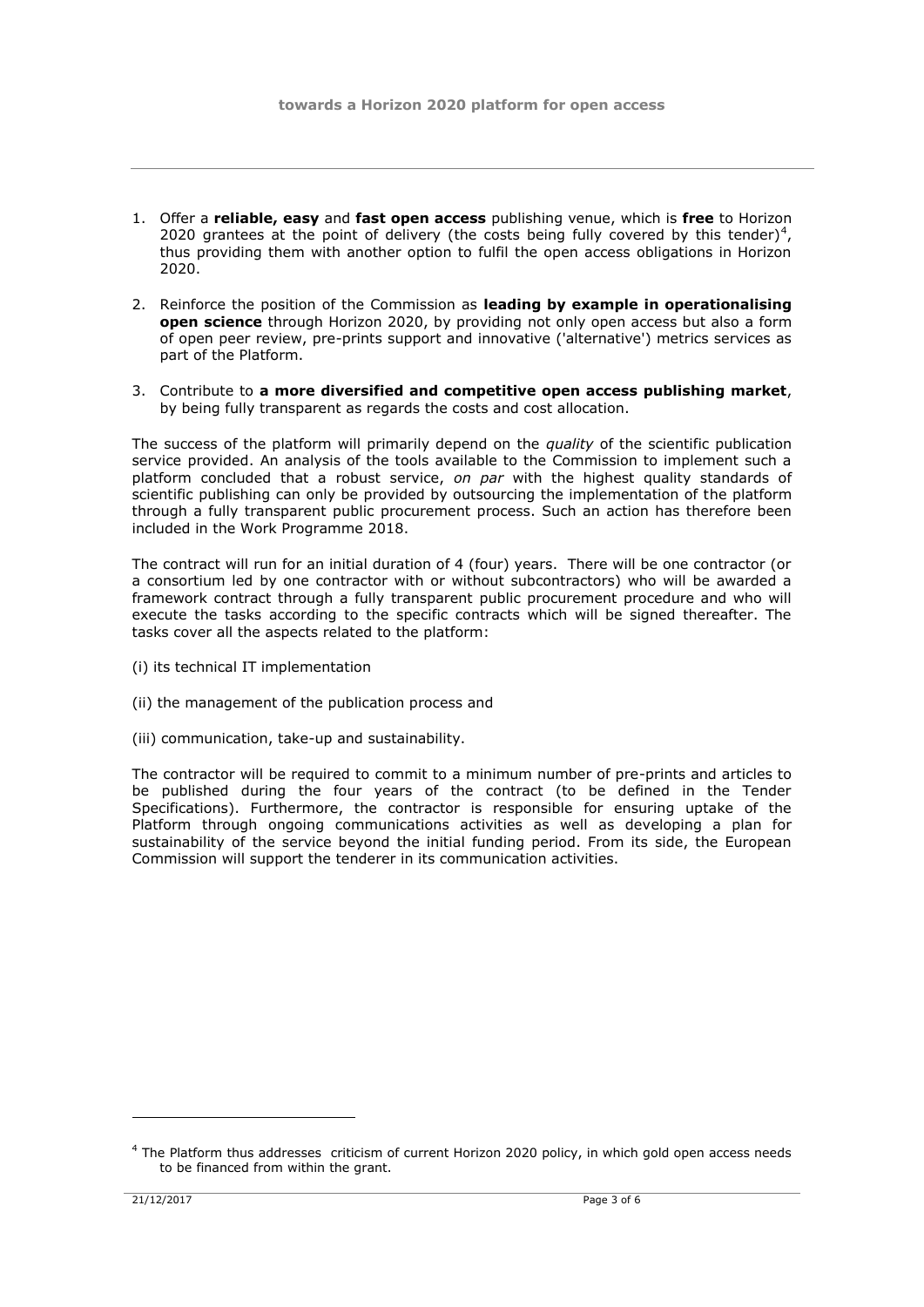## **2. Frequently Asked Questions**

This section provides input to raises questions raised by stakeholders and Member States as part of the consultation process in the Open Science Policy Platform, the Strategic Programme Committee and the Research Working Party.

## *Why is an EC operated platform needed?*

With ca. 68% of Horizon 2020 publications open access so far (2016 data), the Commission needs to undertake further steps to reach 100% open access. From our point of view the circulation of knowledge needs to be not only open but also fast and cost effective – this is a responsibility we have to the taxpayers that fund research. The open research platform will contribute to all three goals (openness, fast and cheap publication) The EC will fund this platform for its own grantees in order to offer more variety in the options available to beneficiaries for fulfilling their open access obligations in Horizon 2020. In this, we follow the best practice example of other funders, such as the Wellcome Trust and the Gates Foundation.

## *Why do you offer yet another tool for Open Access?*

Research is often co-funded and publications co-authored, which necessitates a policy that can accommodate different routes towards open access. The platform comes as an additional tool to the currently existing options<sup>5</sup> to fulfil the open access obligations in Horizon 2020. These multiple approaches offer the maximum freedom for researchers to choose the open access route most appropriate to them.

### *What kind of research output can researchers provide through this platform?*

This EC Horizon 2020 Open Research Platform, provisionally entitled 'Open research Europe', will not only allow Horizon 2020 to rapidly publish peer reviewed articles but also those preprints which meet basic criteria on authorship, non-plagiarism and ethical conduct. Furthermore, the peer review process in 'Open Research Europe' will be open and a suit of innovative ('alternative') metrics will be provided. 'Open Research Europe' thus operationalises Commissioner Moedas key priority of Open Science in Horizon 2020 and showcases the Commission's intent to be on the vanguard of these developments.

## *What is the quality of the peer review in this platform?*

A high quality of peer review is essential. The peer review will be open and hence more transparent than traditional forms of peer review. The contractor will manage the peer review process. Open peer review has been established as a part of open science and this action will be an important component in operationalising the concept.

## *What kind of incentives do researchers have to use the platform?*

The main incentive to use the platform must be the high quality of the service, which points to the need to select a first class contractor. The Commission points to the fact that some research funders already successfully operate such a platform. The platform is one means to achieve open access, complementary actions certainly include looking at review systems. In this context the Commission's expert group on rewards and skills has provided valuable input.

1

<sup>5</sup> See http://ec.europa.eu/research/participants/docs/h2020-funding-guide/cross-cutting-issues/openaccess-dissemination\_en.htm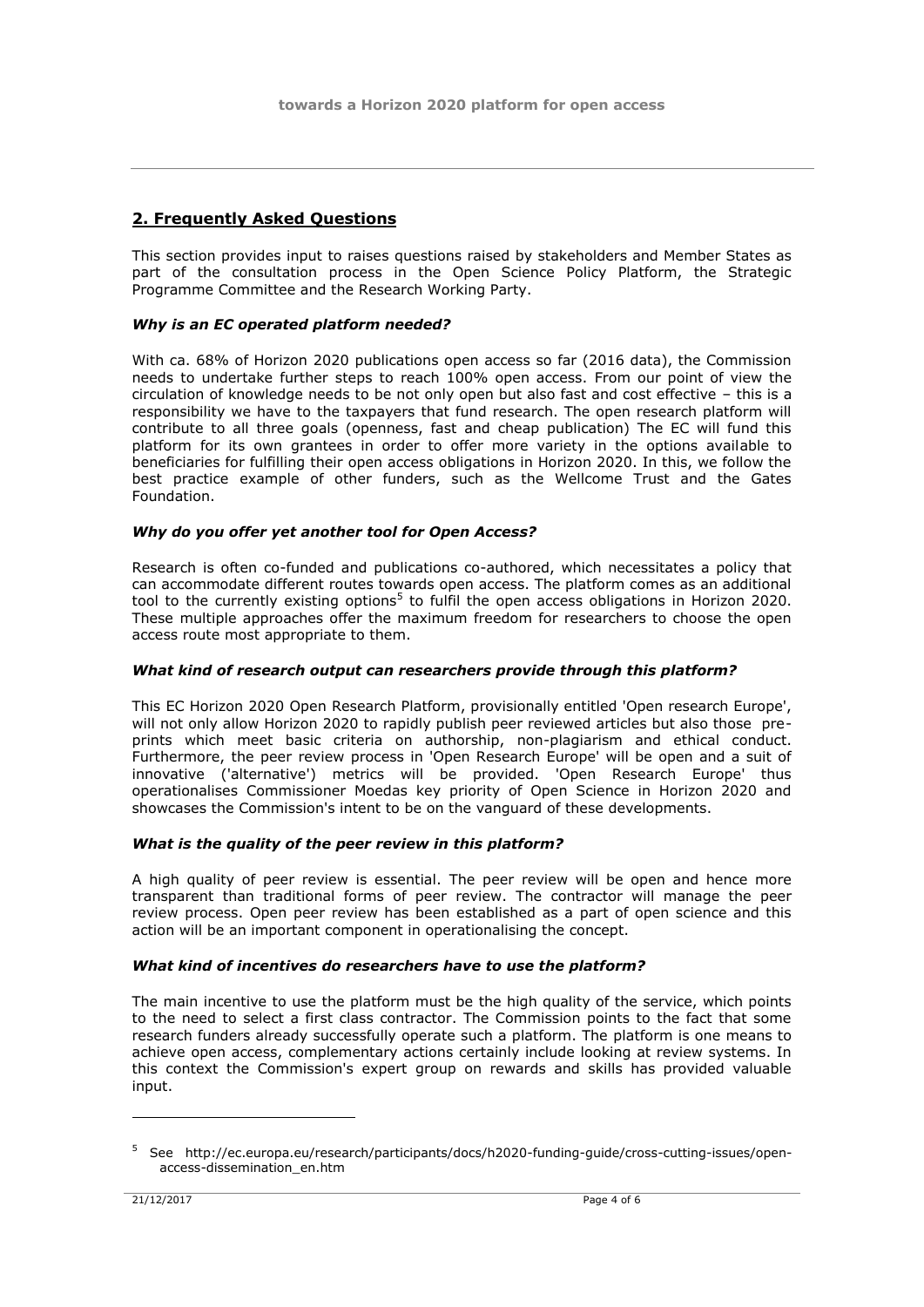#### *How will this action be implemented? Has a contractor been decided on already?*

The Commission is implementing this action through a public procurement procedure, which a cost-benefit analysis has shown to be the most effective and transparent tool. This allows for a fully transparent process where any entity can apply. The Commission stresses that no specific contractor has yet been selected, since the Tender Specifications have not been published at the time of writing. The Commission expects several offers from a variety of entities, which will be reviewed by an independent internal evaluation committee. Should the Commission find that no offer is satisfactory it will terminate the evaluation process.

#### *Why is the Commission intervening?*

Commissioner Moedas has repeatedly called for new publishing models to be developed in order for the transition to open access to be accomplished by 2020. The decision to set up a platform aims to support this transformation. Public procurement allows all entities with publishing experience to apply for the action.

#### *Why is the service not run by the Publications Office and/or CORDIS?*

The Publications Office (PO) provides very valuable services but produces general and not scientific publications. As such, it lacks the expertise necessary in scientific publishing, such as organising peer review on a large scale. Furthermore, the PO does not have a reputation in the scientific community – there is a risk that the platform will be rejected if it is not operated by an entity with very well recognised credentials as a scientific publisher.

#### *Is this not a duplication of existing services such as OpenAIRE? How are already existing actors in the ecosystem included?*

OpenAIRE is a EU funded project which has delivered significant additional value. However, it does not currently offer the services proposed for tendering, in particular, neither OpenAIRE or ZENODO (the joint CERN-OpenAIRE repository) offer peer review of scientific articles. Rather, ZENODO is a database where publications can be deposited after peer-review (green open access).

All existing actors, including but not limited to OpenAIRE are invited to participate in the tendering process, as far as they comply with the specifications.

While there is no direct relation of this action with the European Open Science Cloud, the platform – once operational – will certainly be considered part of the ecosystem to involve.

#### *What are the long term perspective and plans for the platform?*

The Commission will fund the platform for an initial four years and will review its uptake and success during that period. The contactor will need to provide a sustainability strategy.

#### *Will this not lead to a fragmented ecosystem, with a mushrooming of funder specific platforms?*

The platform needs to ensure interoperability as well as portability of content. Potential collaboration with other initiatives needs be addressed by the tenderer as part of the sustainability strategy.